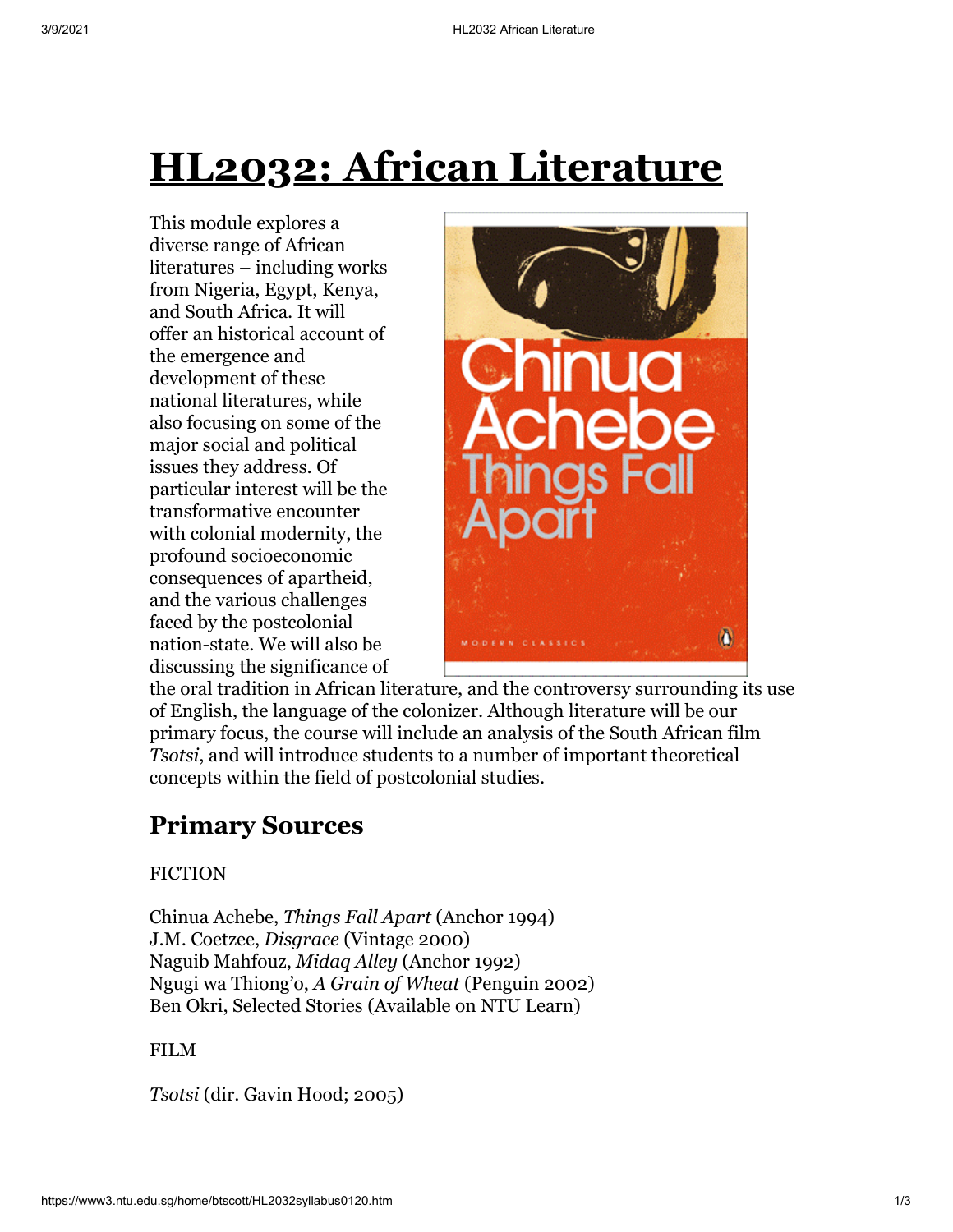# **Secondary Sources**

Simon Gikandi, *Reading the African Novel* Gareth Griffiths, *African Literatures in English: East and West* Tejumola Olaniyan and Ato Quayson (ed.), *African Literature: An Anthology of Criticism and Theory*

### **Assessment**

| Class participation | 10% |
|---------------------|-----|
| Coursework essay    | 40% |
| Examination         | 50% |

## **Lecturer**

Dr. Bede Scott HSS–03–60 [btscott@ntu.edu.sg](mailto:btscott@ntu.edu.sg)

| <b>Week</b>                      | <b>Topics</b>                     | <b>Readings</b>                                          |
|----------------------------------|-----------------------------------|----------------------------------------------------------|
| $\mathbf{1}$<br>13 Jan           | <b>Introduction</b>               |                                                          |
| $\mathbf{2}$<br>20 Jan           | <b>Colonial Encounters I</b>      | Chinua Achebe, Things<br><b>Fall Apart</b>               |
| 3<br>27 Jan                      | <b>Colonial Encounters II</b>     | Chinua Achebe, Things<br><b>Fall Apart</b>               |
| $\overline{\mathbf{4}}$<br>3 Feb | <b>Tradition and Modernity I</b>  | Naguib Mahfouz, Midaq<br>Alley                           |
| 5<br>10 Feb                      | <b>Tradition and Modernity II</b> | Naguib Mahfouz, Midaq<br>Alley                           |
| 6<br>17 Feb                      | Independence I                    | Ngugi wa Thiong'o, A<br>Grain of Wheat                   |
| 7<br>24 Feb                      | Independence II                   | Ngugi wa Thiong'o, A<br>Grain of Wheat                   |
| 8                                | <b>Recess</b>                     |                                                          |
| 9<br>9 March                     | <b>Postcolonial Narratives I</b>  | Ben Okri, 'In the Shadow<br>of War,' 'In the City of Red |